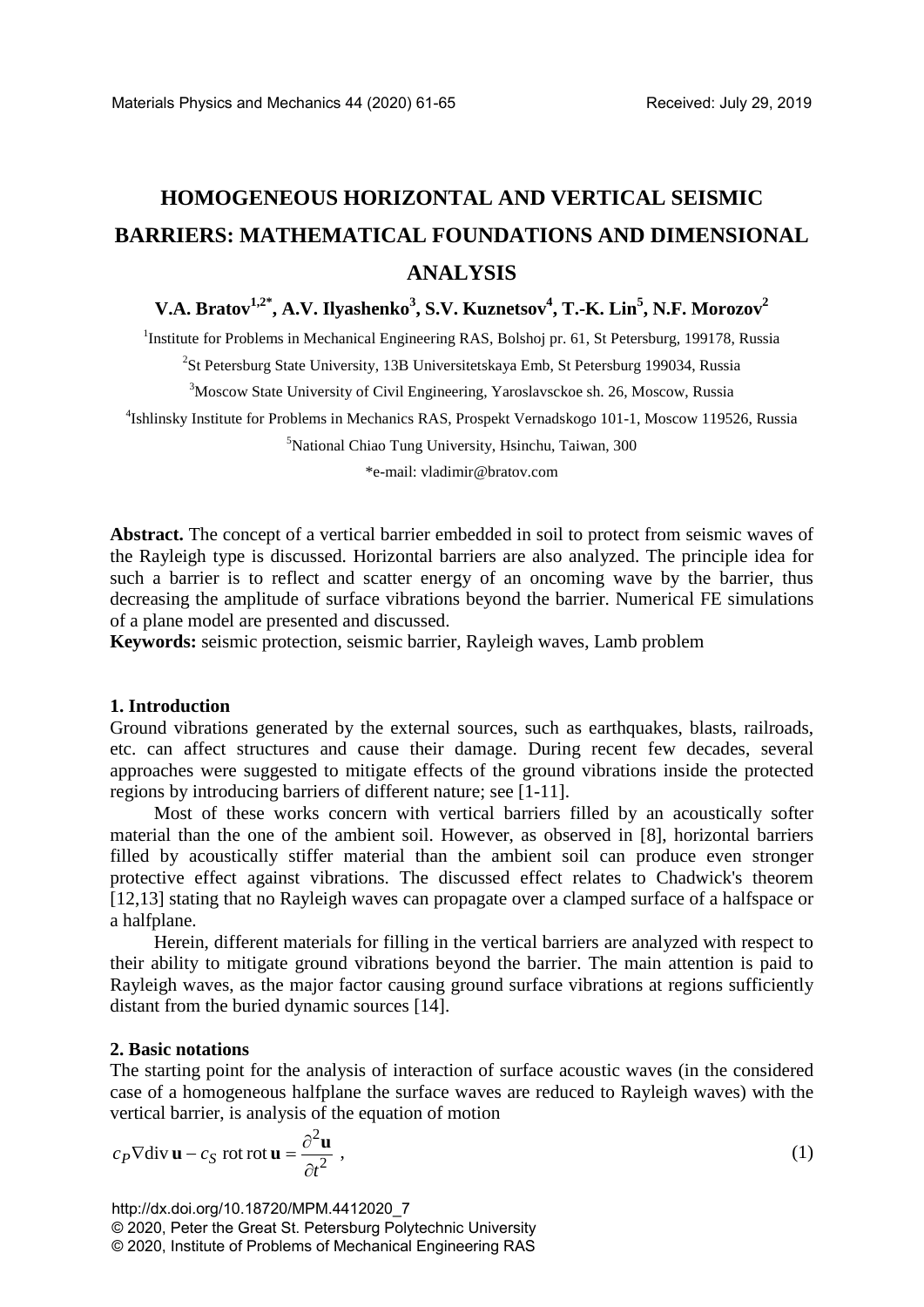where **u** is the displacement field,  $c_p$  and  $c_s$  are velocities of the longitudinal and transverse bulk waves respectively:

$$
c_P = \sqrt{\frac{\lambda + 2\mu}{\rho}}, \qquad c_S = \sqrt{\frac{\mu}{\rho}}.
$$
 (2)

In (2) λ and μ are Lamé constants and  $ρ$  is the material density.

Due to Helmholtz decomposition, the displacement field can be represented in terms of scalar ( $\Phi$ ) and vector ( $\Psi$ ) potentials

$$
\mathbf{u} = \nabla \Phi + \operatorname{rot} \Psi . \tag{3}
$$

The potentials are assumed harmonic in time

$$
\Phi(\mathbf{x},t) = \Phi'(\mathbf{x})e^{i\omega t}, \quad \Psi(\mathbf{x},t) = \Psi'(\mathbf{x})e^{i\omega t}.
$$
\n(4)

Substituting representation (4) into Eq. (1) yields two independent Helmholtz equations

$$
\left(\Delta + \frac{\omega^2}{c_P^2}\right)\Phi' = 0, \qquad \left(\Delta + \frac{\omega^2}{c_S^2}\right)\Psi' = 0.
$$
\n(5)

To define plane waves and to simplify the analysis, the splitting spatial argument is needed

$$
\mathbf{x} = (\mathbf{x} \cdot \mathbf{n}) \mathbf{n} + (\mathbf{x} \cdot \mathbf{v}) \mathbf{v} + (\mathbf{x} \cdot \mathbf{w}) \mathbf{w},
$$
 (6)

where **n** is the unit wave vector, is the unit normal to the median plane of the plate, and  $\mathbf{w} = \mathbf{n} \times \mathbf{v}$ .

The further assumption relates to the periodicity of the potentials in the direction of propagation

$$
\Phi'(\mathbf{x}) = \varphi(x'')e^{x'}, \quad \Psi'(\mathbf{x}) = \psi(x'')e^{x'}, \tag{7}
$$

where the dimensionless complex coordinates *x*′ and *x*′′ are

$$
x' = ir\mathbf{x} \cdot \mathbf{n}, \qquad x'' = ir\mathbf{x} \cdot \mathbf{v} \,. \tag{8}
$$

In (8)  $i = \sqrt{-1}$  and r is the wave number related to the wavelength *l* by

$$
r = \frac{2\pi}{l}.\tag{9}
$$

Substituting representations (7) into Eq. (5) results in the decoupled system of two ordinary differential equations

$$
\frac{d^2\varphi}{dx^{n^2}} + \left(1 - \frac{c^2}{c_P^2}\right)\varphi = 0, \quad \frac{d^2\psi}{dx^{n^2}} + \left(1 - \frac{c^2}{c_S^2}\right)\psi = 0,
$$
\n(10)

where the phase speed  $c$  relates to the frequency and the wave number by the following relation

$$
c = \frac{\omega}{r}.\tag{11}
$$

The boundary surface is  $\mathbf{x} \cdot \mathbf{v} = 0$  assumed free from the surface tractions:

$$
\mathbf{t}_{\mathbf{v}} \equiv \left(\lambda \operatorname{tr}(\nabla \mathbf{u}) \mathbf{I} + \mu \left(\nabla \mathbf{u} + \nabla \mathbf{u}^{t}\right)\right) \cdot \mathbf{v} = 0, \quad \mathbf{x} \cdot \mathbf{v} = 0. \tag{12}
$$

Substitution representation (3) into boundary conditions (12) yields boundary conditions written in terms of potentials  $\varphi''$  and  $\psi''$ 

$$
\left(\lambda \Delta \Phi' \mathbf{I} + 2\mu \left(\nabla \nabla \Phi' + \frac{1}{2} \left(\nabla \operatorname{rot} \Psi' + \left(\nabla \operatorname{rot} \Psi'\right)^t\right)\right)\right) \cdot \mathbf{v} = 0, \quad \mathbf{x} \cdot \mathbf{v} = 0. \tag{13}
$$

The equation (13) is one, we are looking for; it describes propagation of Rayleigh waves along free surface of a halfspace/halfplane.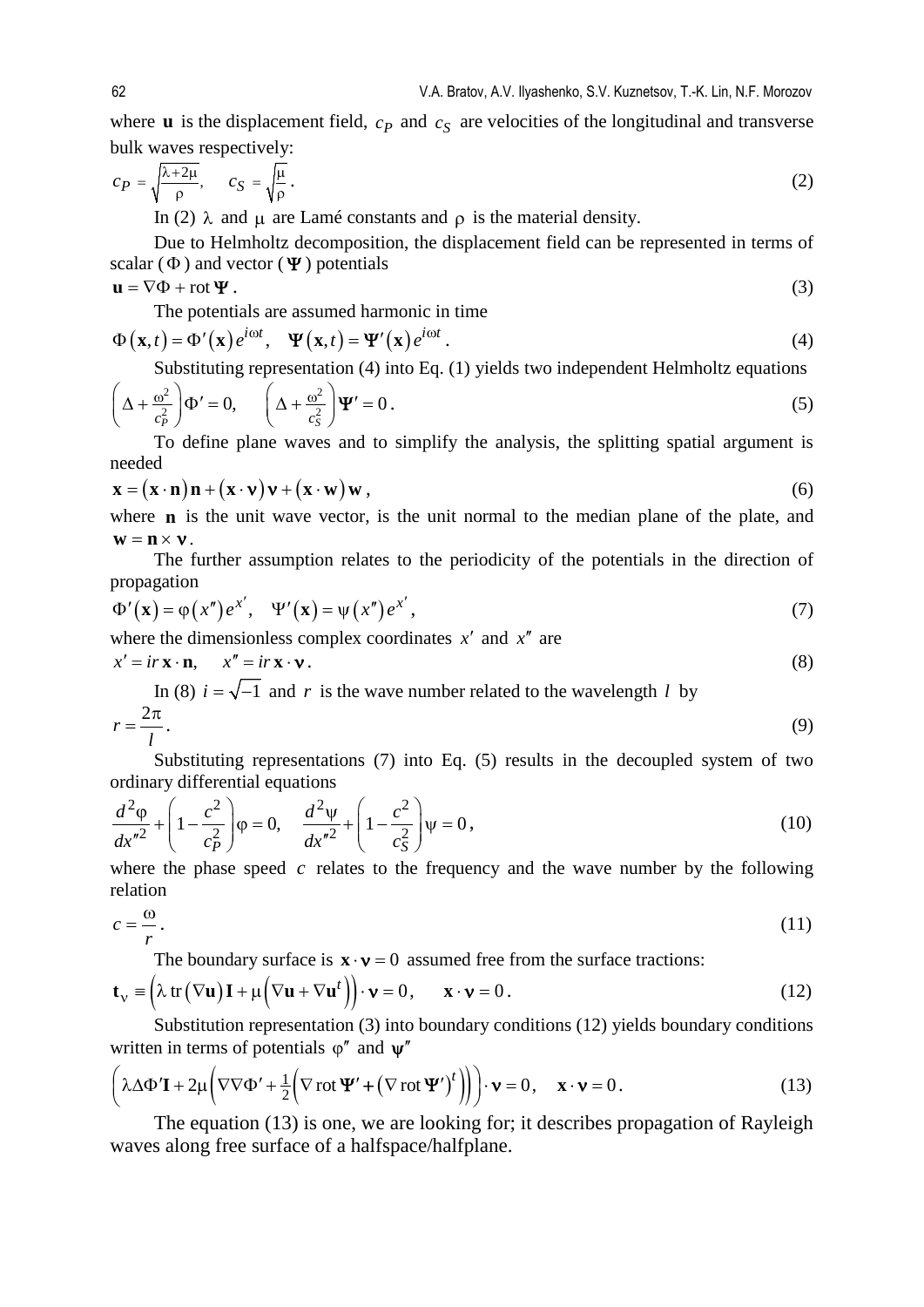Homogeneous horizontal and vertical seismic barriers: mathematical foundations and dimensional analysis 63

Equation (13) should be supplemented with equation of motion for the barrier, analogous to Eq. (1), and boundary conditions at the interface between barrier and soil. The ideal mechanical contact is imposed at the interface:

$$
\mathbf{u}_{bar} = \mathbf{u}_{soil}
$$
\n
$$
\mathbf{t}_{v_{bar}} = \mathbf{t}_{v_{soil}}
$$
\n
$$
(14)
$$

In the next section the FE approach for solving the considered equations will be developed, allowing us to analyze the interaction of Rayleigh waves with the vertical seismic barrier.

# **3. FE modeling of a system "soil-vertical barrier"**

Herein, some results based on numerical modeling of seismic waves propagation as well as their interaction with vertical seismic barriers are presented. The shown results are received utilizing an explicit FE code.

**Basic Remarks.** The analysis has shown that similarly to the horizontal barriers [8], vertical barriers should satisfy several important conditions in order to protect the given area from seismic waves effectively: (i) height of the barrier should be comparable with the lengths of the waves which it protects from; (ii) material of the barrier should have larger Young's module and density than the ambient soil has (iii).

**2D Model.** In connection with the complexity of this problem, 2D model was used in order to simplify the subsequent studies. These are models consisting of a symmetric plate with sizes which were chosen lest the waves reflected from the boundaries of the model should return to the points of observation during the calculation time. The condition of symmetry (3) is applied on the left edge of the plate while, the lower and the right edges were fixed. The source of waves was simulated as a harmonic load (1) applied on the upper edge in the center of the plate (on the top of the axe of symmetry). Vertical barrier (2) was created at a distance from the axe of symmetry so that the wave picture might stabilize. Figure 1 represents the picture of wave propagation in the model.

Comparing the kinetic energy of a piece of the plate beyond the barrier with the energy of the same area without barrier provides us with the information on the efficiency of this barrier. The same comparison may be carried out with the magnitudes of displacement of the observation points behind the barrier.



**Fig. 1.** Finite element model with a vertical round-shaped barrier. 3D model (left) and cross section (right)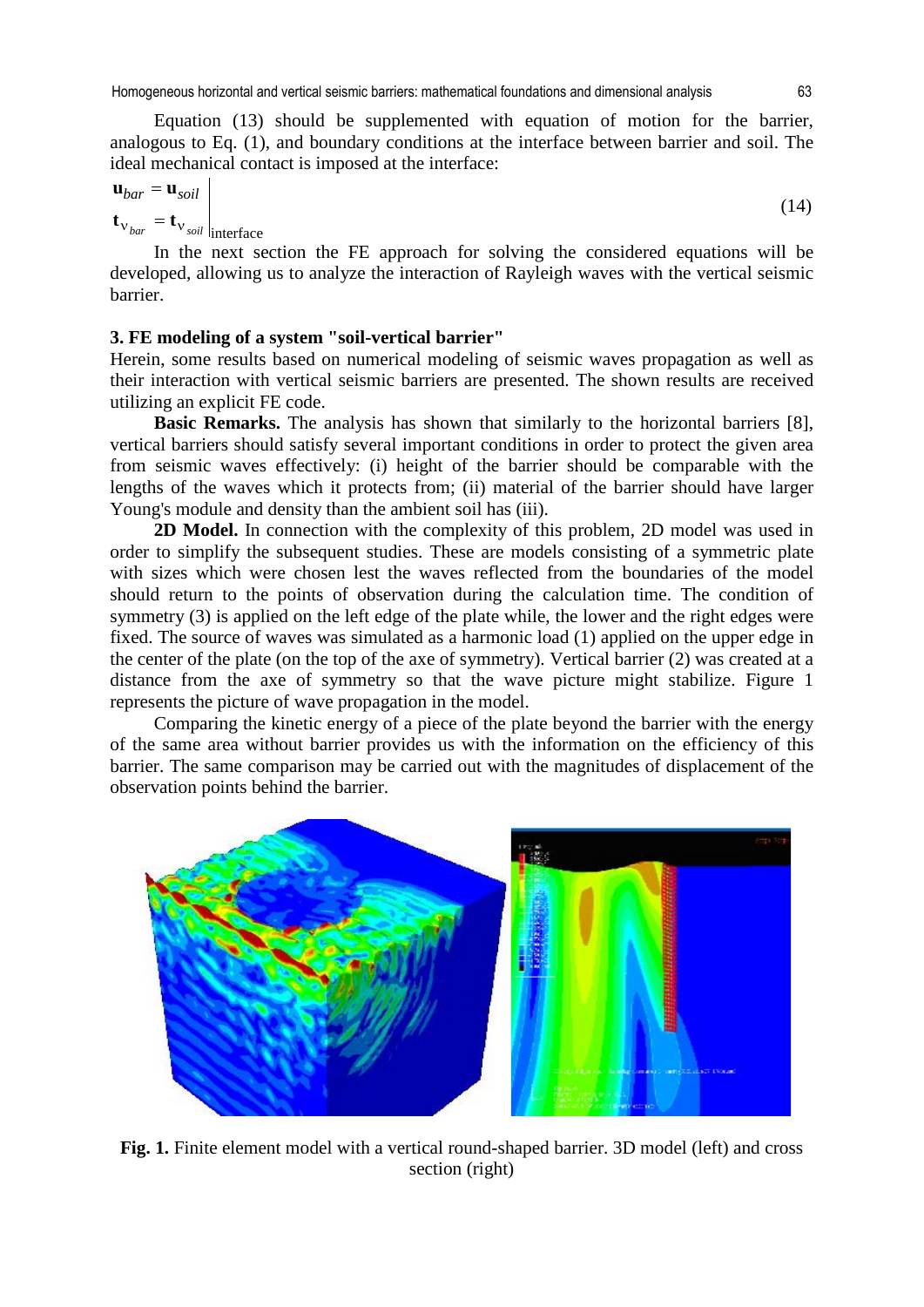Similarly, Figure 2 shows a finite element model of a horizontal barrier. The latter utilizes Chadwick's theorem on non-propagating Rayleigh waves in a clamped halfspace. In view of this theorem, the modeled horizontal barrier had either larger Young's modulus than the halfspace, or larger density, or both. The latter case, as numerical computations reveal, appears the best in terms of reduction vibrations behind the barrier: Rayleigh waves are almost completely eliminated in the protecting zone.



**Fig. 2.** Finite element model with a horizontal round-shaped barrier. 3D model (left) and cross section (right)

## **4. Dimensional analysis**

In accordance with the  $\pi$ -theorem [15] which states that physical law does not depend on the form of units, the kinetic energy field  $E_{kin}^{bar}$  of an area  $\Delta$  beyond the barrier can be described by the following group of dimensionless parameters:

$$
E_{kin}^{bar}\left(\frac{E_{bar}}{E_{soil}};\frac{\rho_{bar}}{\rho_{soil}};\frac{d\times h}{\lambda^2};\frac{d}{h};\frac{\Delta}{\lambda};\frac{\omega\lambda_{soil}}{\sqrt{E_{soil}}/\rho_{soil}}\nu_{bar};\nu_{soil}\right),\tag{15}
$$

where index *soil* marks the ambient material of the half-space, while index *bar* corresponds to the parameters of the barrier;  $\lambda$  is the wavelength of the Rayleigh wave in a half-space (this wavelength can be solved from the Bergmann-Victorov's equation);  $E_{bar}$ ,  $E_{sat}$  are the corresponding Young's moduli;  $v_{bar}$ ,  $v_{soil}$  are the Poisson's ratios;  $\rho_{bar}$ ,  $\rho_{soil}$  are the densities; *d* and *h* are the thickness and the height of the barrier accordingly;  $\omega$  is the circular frequency of the exciting load (here it is always equal to the wave circular frequency).

According to the analyses performed in [8] as well as this research, both Poisson's ratios almost do not have the influence on the kinetic energy field of the area, therefore, we can eliminate both Poisson's ratios. Apart from that, the frequencies of considered waves remain constant (because the applied harmonic load has a constant frequency). That is why the expression (15) can be simplified to the following:

$$
E_{kin}^{bar}\left(\frac{E_{bar}}{E_{soil}};\frac{\rho_{bar}}{\rho_{soil}};\frac{d\times h}{\lambda^2};\frac{d}{h}\right).
$$
\n(16)

#### **5. Conclusions**

It was demonstrated that seismic barriers can be utilized to successfully protect areas from oncoming seismic waves significantly reducing amplitudes of vibrations and surface